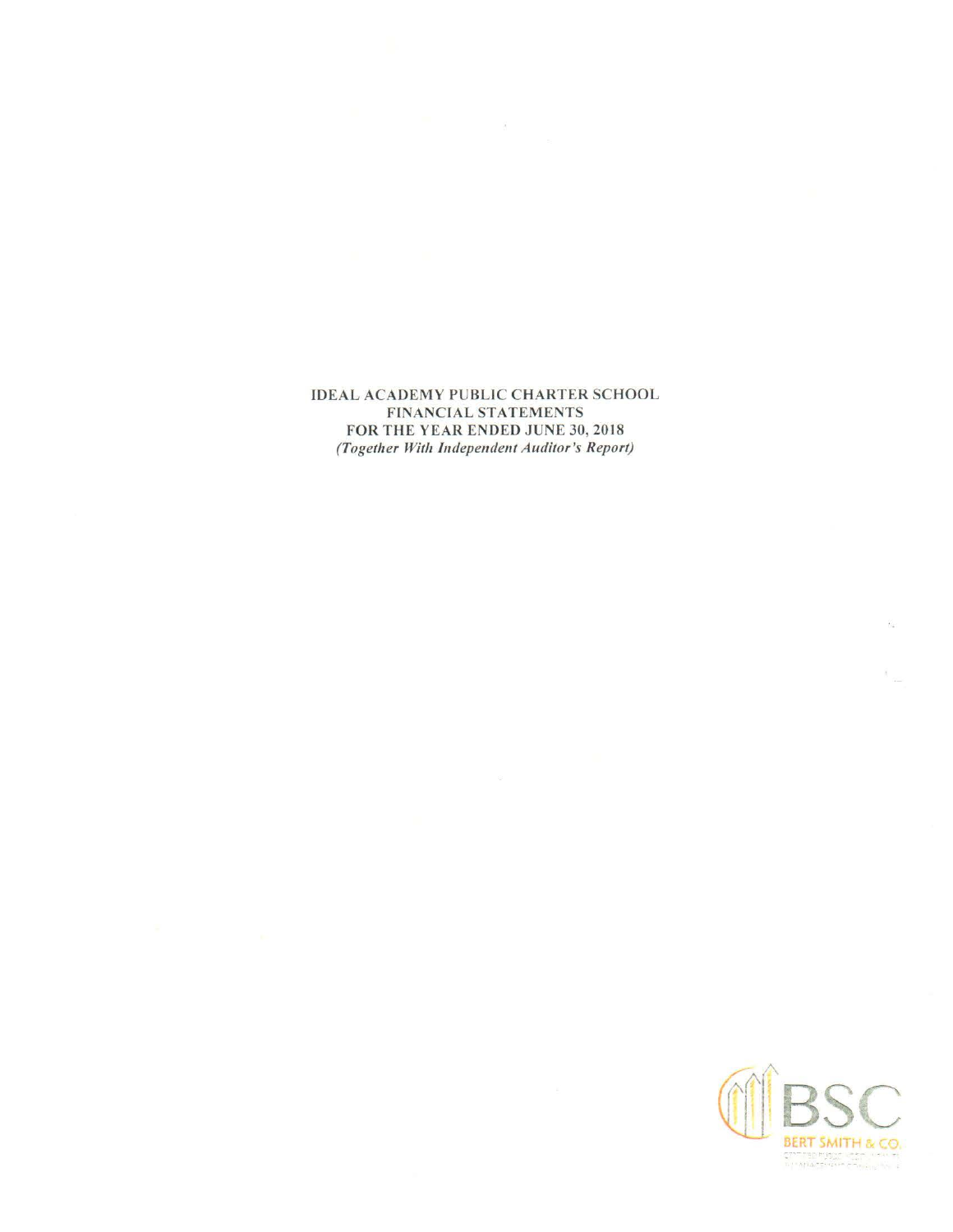## **IDEAL ACADEMY PUBLIC CHARTER SCHOOL** FINANCIAL STATEMENTS FOR THE YEAR ENDED JUNE 30, 2018

## **TABLE OF CONTENTS**

| Independent Auditor's Report on Internal Control over Financial Reporting and on<br>Compliance and Other Matters Based on an Audit of Financial Statements |
|------------------------------------------------------------------------------------------------------------------------------------------------------------|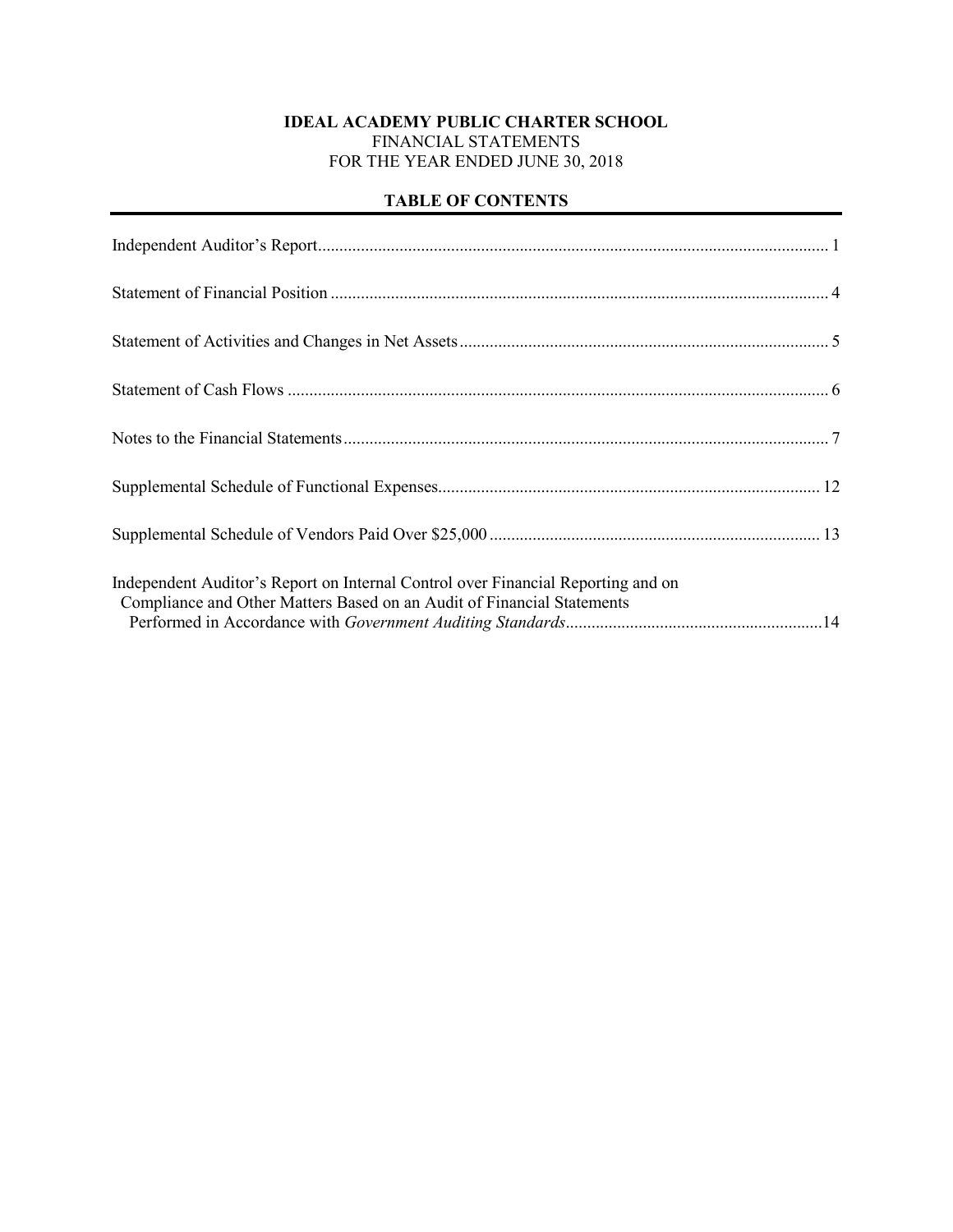#### **INDEPENDENT AUDITOR'S REPORT**

The Board of Trustees Ideal Academy Public Charter School Washington, D.C.

#### **Report on Financial Statements**

We have audited the accompanying financial statements of Ideal Academy Public Charter School (the School) which comprise the statement of financial position as of June 30, 2018 and the related statements of activities and changes in net assets and cash flows for the year then ended, and the related notes to the financial statements.

#### **Management's Responsibility for the Financial Statements**

Management is responsible for the preparation and fair presentation of these financial statements in accordance with accounting principles generally accepted in the United States of America; this includes the design, implementation, and maintenance of internal control relevant to the preparation and fair presentation of the financial statements that are free from material misstatement, whether due to fraud or error.

#### **Auditor's Responsibility**

Our responsibility is to express an opinion on these financial statements based on our audit. We conducted our audit in accordance with auditing standards generally accepted in the United States of America and the standards applicable to financial audits contained in *Government Auditing Standards* issued by the Comptroller General of the United States. Those standards require that we plan and perform the audit to obtain reasonable assurance about whether the financial statements are free from material misstatement.

An audit involves performing procedures to obtain audit evidence about the amounts and disclosures in the financial statements. The procedures selected depend on the auditor's judgment, including the assessment of the risks of material misstatement of the financial statements, whether due to fraud or error. In making those risk assessments, the auditor considers internal control relevant to the entity's preparation and fair presentation of the financial statements in order to design audit procedures that are appropriate in the circumstances, but not for the purpose of expressing an opinion on the effectiveness of the entity's internal control. Accordingly, we express no such opinion. An audit also includes evaluating the appropriateness of accounting policies used and the reasonableness of significant accounting estimates made by management, as well as evaluating the overall presentation of the financial statements.

We believe that the audit evidence we have obtained is sufficient and appropriate to provide a basis for our audit opinion.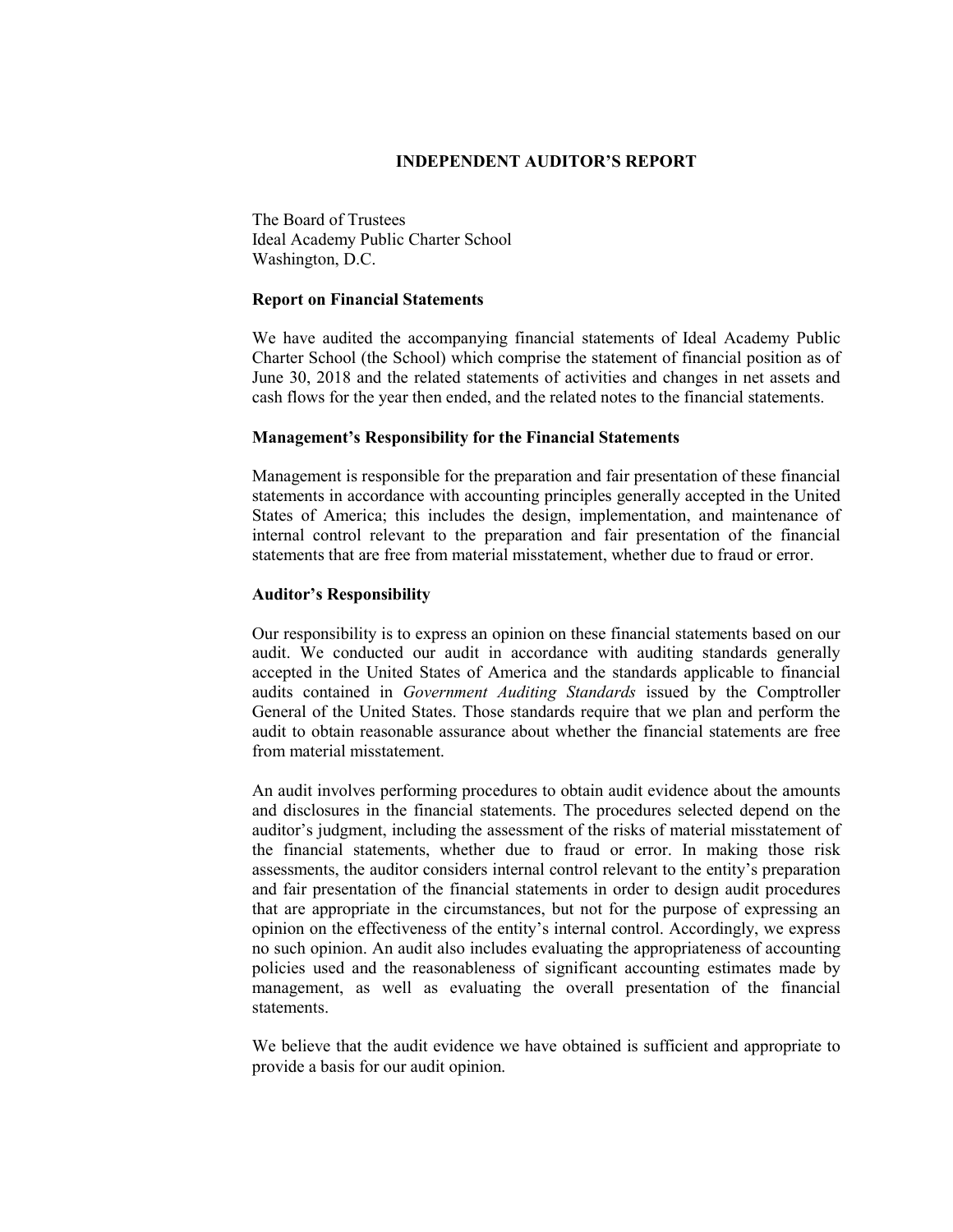## **Opinion**

In our opinion, the financial statements referred to above present fairly, in all material respects, the financial position of the School as of June 30, 2018 and the changes in its net assets and its cash flows for the year then ended in accordance with accounting principles generally accepted in the United States of America.

#### **Emphasis of Matter**

The School plans to cease operations at June 30, 2019. On November 8, 2018, the School entered into a Memorandum of Understanding with Friendship Public Charter School (FPCS) that set forth its intentions to acquire the School's assets and assume operations of the School commencing July 1, 2019. Our opinion has not been modified with respect to this matter.

#### **Other Matters**

#### *Report on Supplementary Information*

Our audit was conducted for the purpose of forming an opinion on the financial statements as a whole. The supplemental schedules of functional expenses and vendors paid over \$25,000 on pages 12 and 13 are presented for the purpose of additional analysis and are not a required part of the basic financial statements. Such information is the responsibility of management and was derived from and relates directly to the underlying accounting and other records used to prepare the financial statements. The information has been subjected to the auditing procedures applied in the audit of the financial statements and certain additional procedures, including comparing and reconciling such information directly to the underlying accounting and other records used to prepare the financial statements or to the financial statements themselves, and other additional procedures in accordance with auditing standards generally accepted in the United States of America. In our opinion, the information is fairly stated in all material respects in relation to the financial statements as a whole.

#### *Report on Comparative Information*

We have previously audited the School's 2017 financial statements, and we expressed an unmodified audit opinion on those audited financial statements in our report dated, November 29, 2017. In our opinion, the summarized comparative information presented herein, as of and for the year ended June 30, 2017, is consistent in all material respects, with the audited financial statements from which it was derived.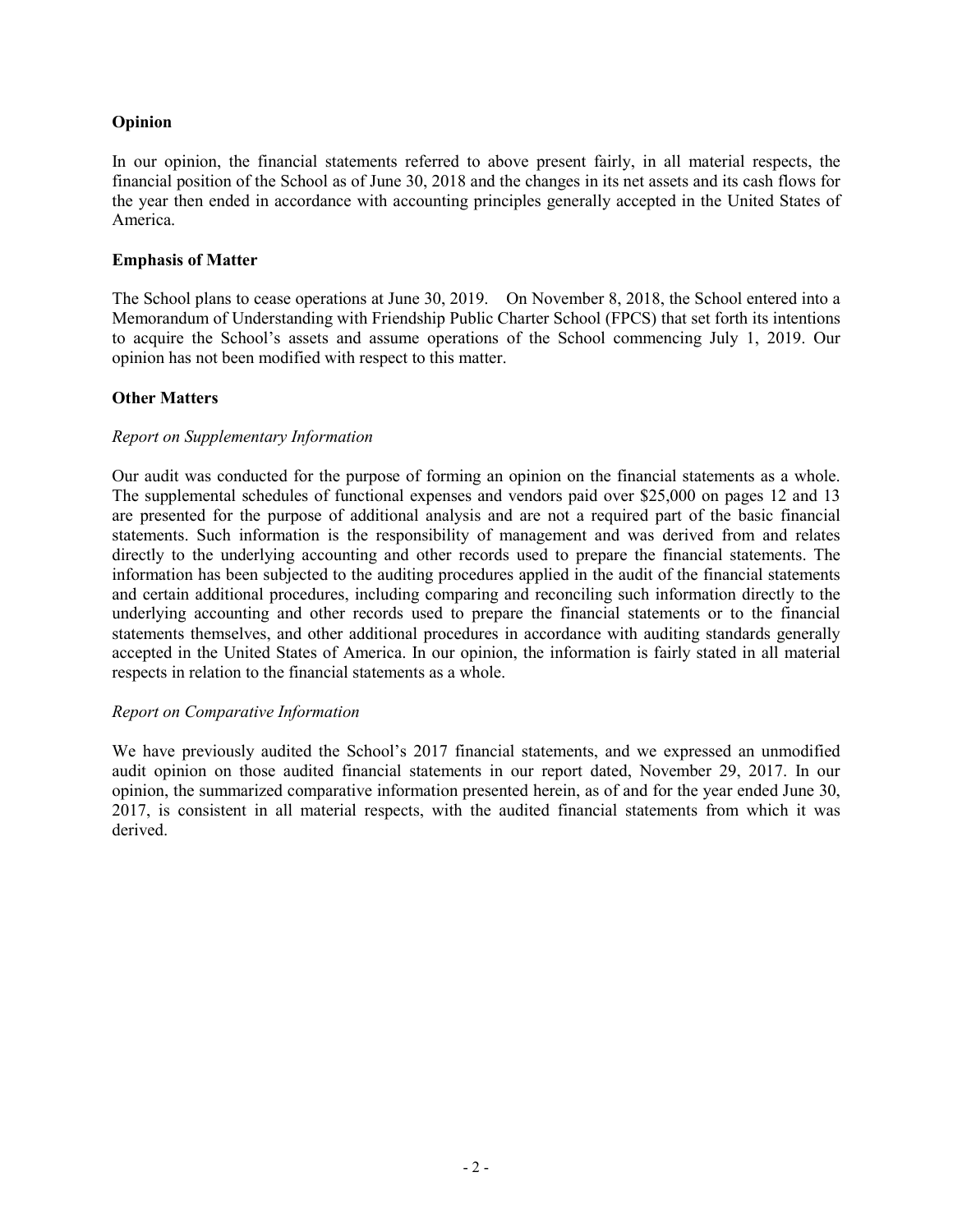## Other Reporting Required by Government Auditing Standards

In accordance with Government Auditing Standards, we have also issued our report dated December 14, 2018, on our consideration of the internal control over financial reporting and on our tests of its compliance with certain provisions of laws, regulations, contracts, and, grant agreements and other matters. The purpose of that report is to describe the scope of our testing of internal control over financial reporting and compliance and the results of that testing, and not to provide an opinion on internal control over financial reporting or on compliance. That report is an integral part of an audit performed in accordance with Government Auditing Standards in considering the School's internal control over financial reporting and compliance.

But Smith & Co

December 14, 2018 Washington, D.C.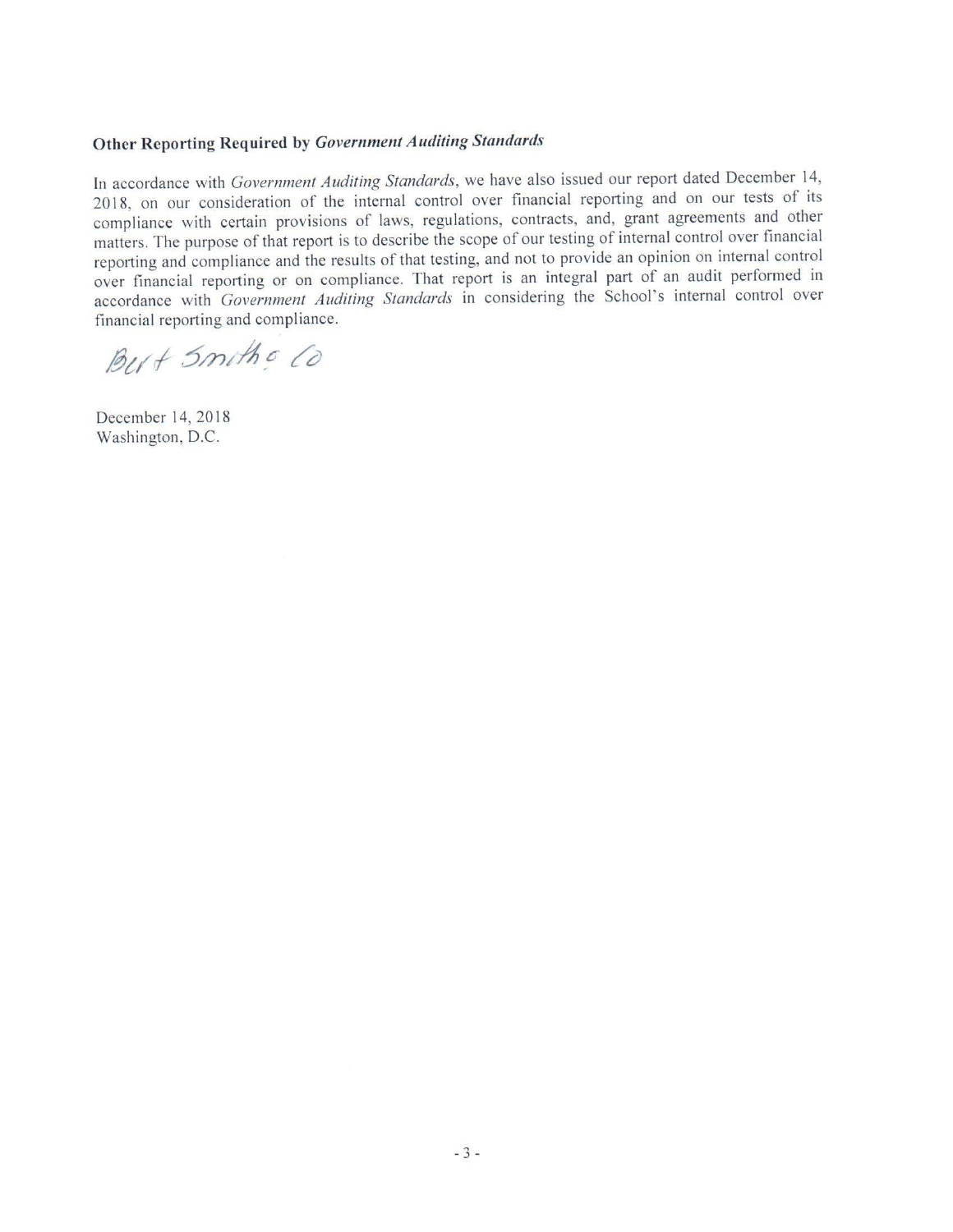## **IDEAL ACADEMY PUBLIC CHARTER SCHOOL** STATEMENT OF FINANCIAL POSITION JUNE 30, 2018 *(With Comparative Totals for 2017)*

|                                         | 2018          | 2017                    |
|-----------------------------------------|---------------|-------------------------|
| <b>Assets</b>                           |               |                         |
| <b>Current Assets</b>                   |               |                         |
| Cash                                    | \$<br>518,584 | $\mathcal{S}$<br>96,537 |
| Cash Held for Debt Reserve              | 70,973        | 625,604                 |
| Due from District                       | 214,725       | 224,414                 |
| <b>Other Assets</b>                     | 2,861         | 8,781                   |
| <b>Total Current Assets</b>             | 807,143       | 955,336                 |
| <b>Noncurrent Assets</b>                |               |                         |
| Deposits                                | 23,437        | 27,093                  |
| Property and Equipment, net             | 11,156,891    | 11,526,450              |
| <b>Total Noncurrent Assets</b>          | 11,180,328    | 11,553,543              |
| <b>Total Assets</b>                     | \$11,987,471  | \$12,508,879            |
| <b>Liabilities and Net Assets</b>       |               |                         |
| <b>Current Liabilities</b>              |               |                         |
| <b>Accounts Payable</b>                 | \$<br>125,278 | \$<br>179,897           |
| Accrued Wages and Taxes                 | 106,058       | 195,092                 |
| <b>Accrued Interest</b>                 |               | 36,009                  |
| Capital Lease Payable                   | 13,248        | 11,991                  |
| Notes Payable                           | 597,441       | 1,804,834               |
| <b>Total Current Liabilities</b>        | 842,025       | 2,227,823               |
| <b>Noncurrent Liabilities</b>           |               |                         |
| Capital Lease Payable                   | 42,524        | 55,772                  |
| Notes Payable, net                      | 8,143,768     | 7,673,979               |
| <b>Total Noncurrent Liabilities</b>     | 8,186,292     | 7,729,751               |
| <b>Total Liabilities</b>                | 9,028,317     | 9,957,574               |
| <b>Unrestricted Net Assets</b>          | 2,959,154     | 2,551,305               |
| <b>Total Liabilities and Net Assets</b> | \$11,987,471  | \$12,508,879            |

*The accompanying notes are an integral part of these financial statements.*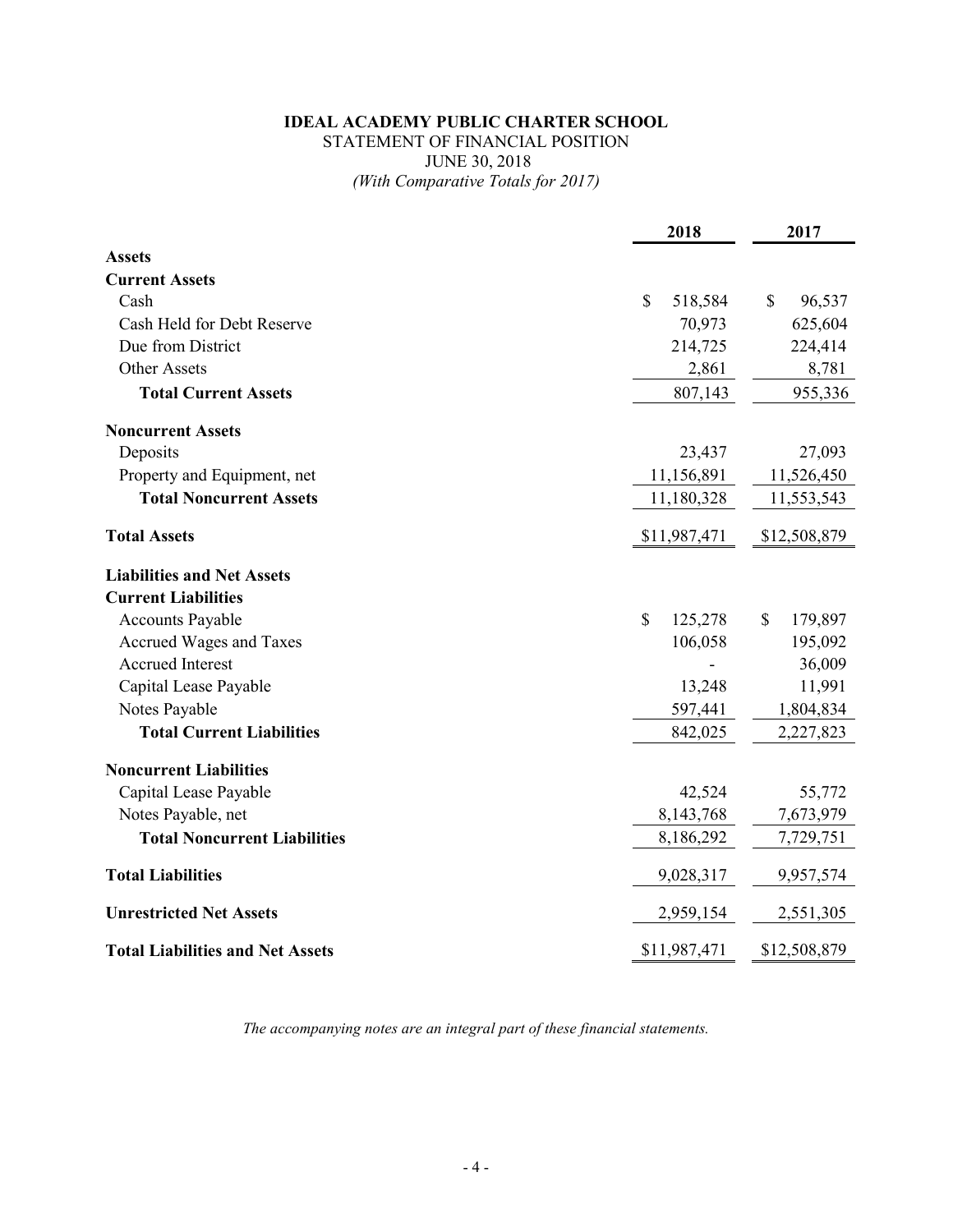## **IDEAL ACADEMY PUBLIC CHARTER SCHOOL**

## STATEMENT OF ACTIVITIES AND CHANGES IN NET ASSETS FOR THE YEAR ENDED JUNE 30, 2018 *(With Comparative Totals for 2017)*

|                                      | 2018        | 2017        |
|--------------------------------------|-------------|-------------|
| <b>Revenue and Support</b>           |             |             |
| Per Pupil Allotment                  | \$4,943,844 | \$4,845,544 |
| <b>Federal Revenue</b>               | 484,930     | 457,916     |
| Local Grant Revenue                  | 92,764      | 39,911      |
| Rental Income                        | 37,736      | 43,625      |
| Contributions                        | 11,207      | 8,901       |
| <b>Other Revenue</b>                 | 71,954      | 31,752      |
| <b>Total Revenue and Support</b>     | 5,642,435   | 5,427,649   |
| <b>Expenses</b>                      |             |             |
| <b>Program Services</b>              | 4,060,341   | 3,926,787   |
| General and Administration           | 1,174,245   | 1,085,835   |
| <b>Total Expenses</b>                | 5,234,586   | 5,012,622   |
| <b>Changes In Net Assets</b>         | 407,849     | 415,027     |
| <b>Net Assets, Beginning of Year</b> | 2,551,305   | 2,136,278   |
| <b>Net Assets, End of Year</b>       | \$2,959,154 | \$2,551,305 |

*The accompanying notes are an integral part of these financial statements.*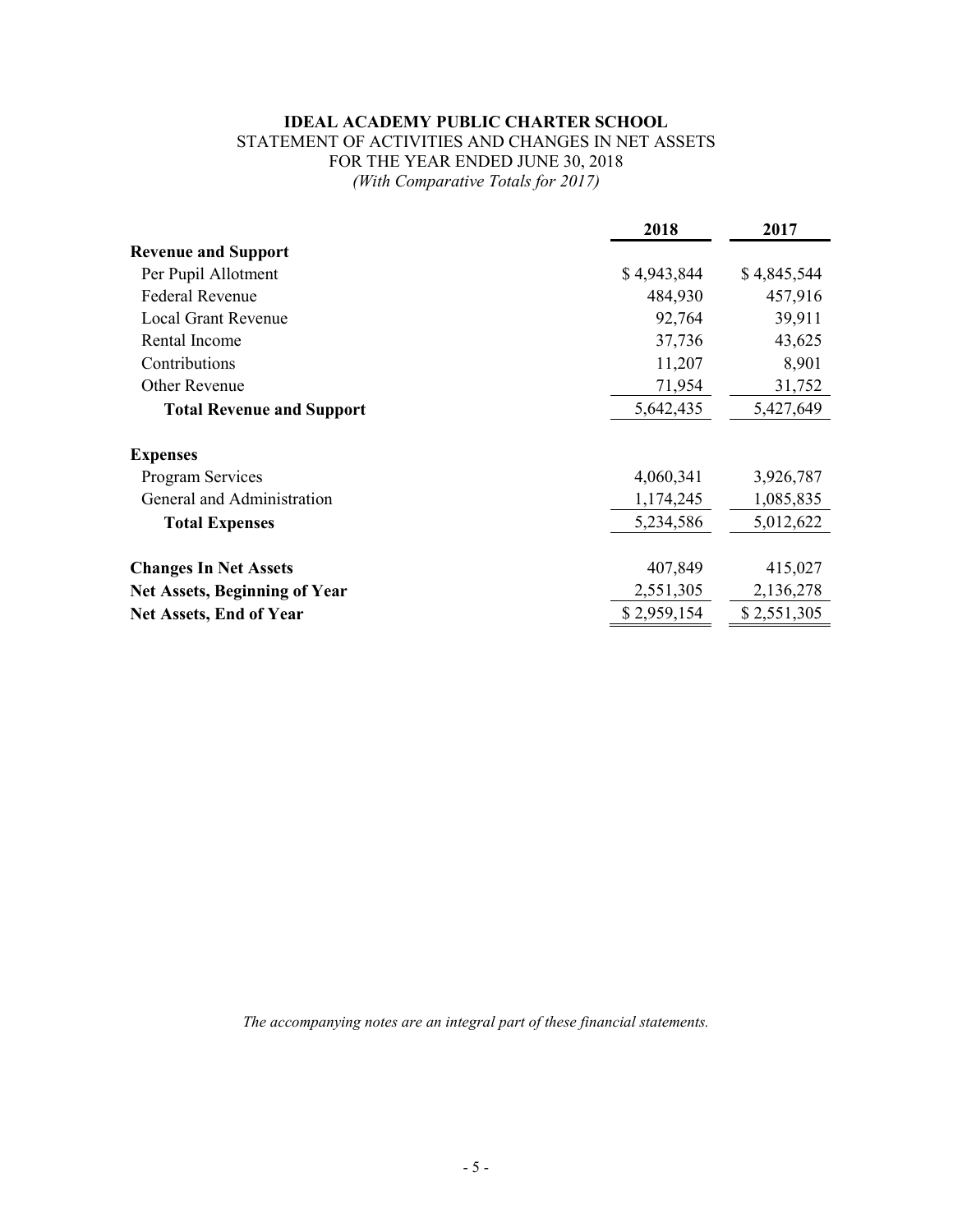## **IDEAL ACADEMY PUBLIC CHARTER SCHOOL** STATEMENT OF CASH FLOWS

## FOR THE YEAR ENDED JUNE 30, 2018

*(With Comparative Totals for 2017)*

|                                                                                                              | 2018          | 2017                    |
|--------------------------------------------------------------------------------------------------------------|---------------|-------------------------|
| <b>Cash Flows from Operating Activities</b>                                                                  |               |                         |
| Changes in Net Assets                                                                                        | \$<br>407,849 | \$<br>415,027           |
| <b>Adjustments to Reconcile Change in Net Assets to Net Cash Provided by</b><br><b>Operating Activities:</b> |               |                         |
| Depreciation and Amortization                                                                                | 421,000       | 442,121                 |
| Provision for Doubtful Accounts                                                                              |               | 101,000                 |
| (Increase) Decrease in Assets:                                                                               |               |                         |
| Receivables                                                                                                  | 9,689         | (121, 853)              |
| <b>Other Assets</b>                                                                                          | (49, 984)     | (4,984)                 |
| Deposits                                                                                                     | 3,656         |                         |
| Increase (Decrease) in Liabilities:                                                                          |               |                         |
| <b>Accounts Payable</b>                                                                                      | (54, 619)     | (7,920)                 |
| <b>Accrued Expenses</b>                                                                                      | (89,033)      | 16,400                  |
| <b>Accrued Interest</b>                                                                                      | (36,009)      | (79)                    |
| <b>Net Cash Provided by Operating Activities</b>                                                             | 612,549       | 839,712                 |
| <b>Cash Flows from Investing Activities</b>                                                                  |               |                         |
| Purchases of Property and Equipment                                                                          | (51, 442)     | (12,962)                |
| <b>Net Cash Used in Investing Activities</b>                                                                 | (51, 442)     | (12,962)                |
| <b>Cash Flows from Financing Activities</b>                                                                  |               |                         |
| Payments on Line of Credit                                                                                   |               | (200,000)               |
| Payments on Capital Lease Payable                                                                            | (11,991)      | (18,095)                |
| Proceeds from Notes Payable                                                                                  | 1,200,000     |                         |
| Payments on Notes Payables                                                                                   | (1,881,700)   | (512,261)               |
| <b>Net Cash Used in Financing Activities</b>                                                                 | (693, 691)    | (730, 356)              |
| Net (Decrease) Increase in Cash                                                                              | (132, 584)    | 96,394                  |
| <b>Cash, Beginning of Year</b>                                                                               | 722,141       | 625,747                 |
| Cash, End of Year                                                                                            | \$<br>589,557 | $\mathbb{S}$<br>722,141 |
| <b>Supplemental Disclosures</b>                                                                              |               |                         |
| Interest Expense Paid                                                                                        | \$<br>302,179 | \$<br>368,864           |

*The accompanying notes are an integral part of these financial statements.*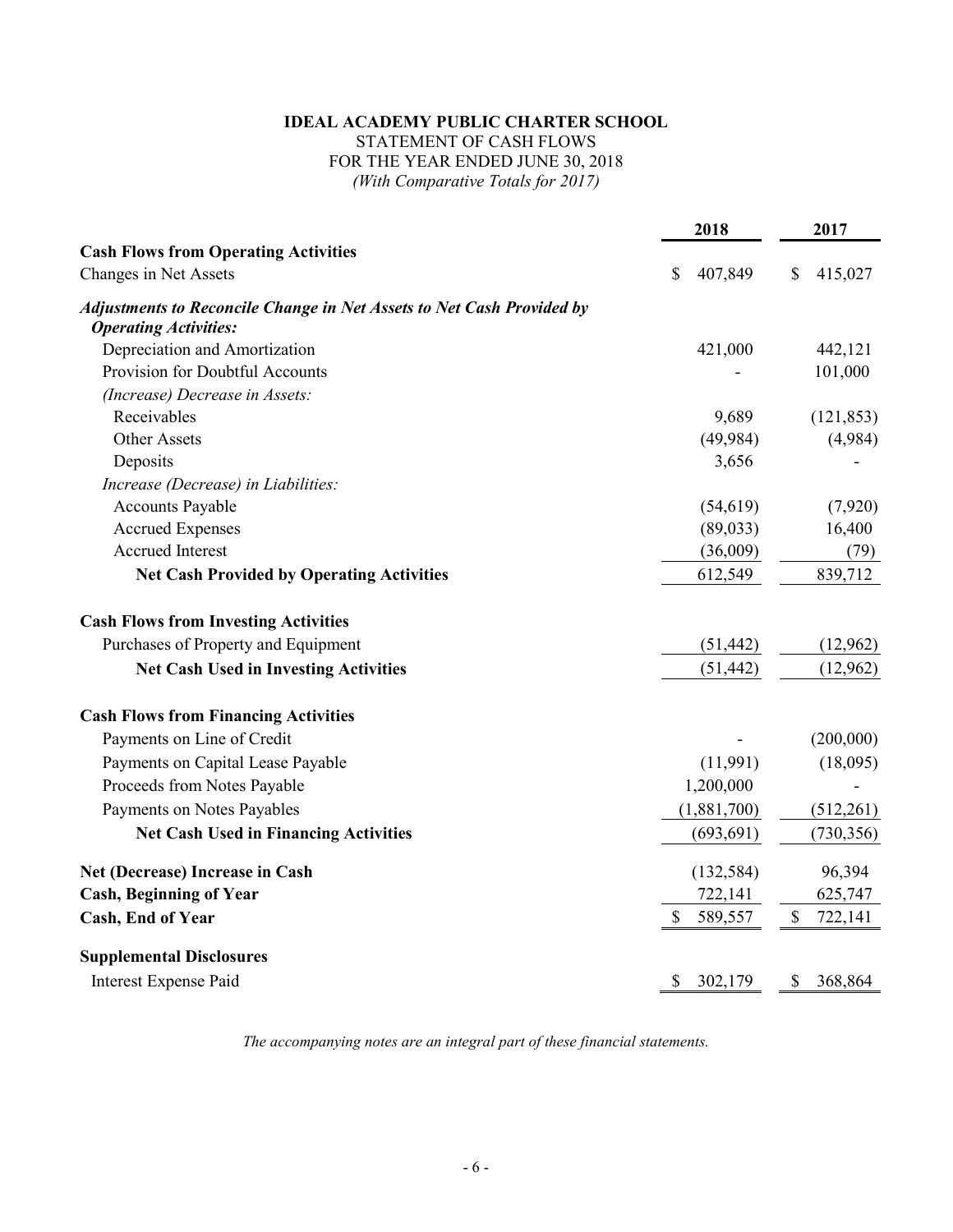#### **IDEAL ACADEMY PUBLIC CHARTER SCHOOL** NOTES TO FINANCIAL STATEMENTS JUNE 30, 2018

#### **NOTE 1 SUMMARY OF SIGNIFICANT ACCOUNTING POLICIES**

*Nature of Operations:* Ideal Academy Public Charter School (the School) was organization in 1999 to provide disadvantaged and at risk students with a learning environment where they develop and maximize their cognitive, cultural, and civic skills, becoming competent contributor to a global society. The School serves pre-school through eighth grade students. The School's major source of funding is an annual per pupil allotment from the Government of the District of Columbia (District). The School also receives funding from the federal government, student fees, and activities. These funds are expended on programs and activities designed to provide educational and related services to the School's students.

*Basis of Accounting:* The accompanying financial statements of the School have been prepared on the accrual basis of accounting.

*Basis of Presentation:* The School reports information regarding its financial position and activities in two classes of net assets: unrestricted net assets and temporarily restricted net assets.

- *Unrestricted Net Assets* net assets that are not subject to donor-imposed stipulations.
- *Temporarily Restricted Net Assets* net assets subject to donor-imposed stipulations that will be met either by actions of the School and/or the passage of time. The School did not have any temporarily restricted net assets at June 30, 2018.

Revenues are reported and recorded as unrestricted or temporarily restricted depending on the existence and/or nature of any donor restrictions. All donor-restricted contributions are reported as an increase in temporarily restricted. When a restriction expires (that is, when a stipulated time restriction ends or purpose restriction is accomplished) temporarily restricted net assets are reclassified to unrestricted net assets and reported in the statement of activities as net assets released from restrictions. If a donor restriction expires in the same reporting period, the School reports the contributions as unrestricted.

*Revenue Recognition:* The School records revenue when earned. Amounts received that have not been earned are recorded as deferred revenue.

*Cash and Cash Equivalents:* The School considers all highly liquid investments with maturities of three months or less to be cash equivalents. The School's cash are held at three financial institutions.

*Property and Equipment:* The School capitalizes all property and equipment with a unit cost of \$1,000 or more. Depreciation expense is recorded using the straight-line method over the property and equipment's estimated useful lives. Maintenance and repairs are expensed. The estimated useful lives are as follows: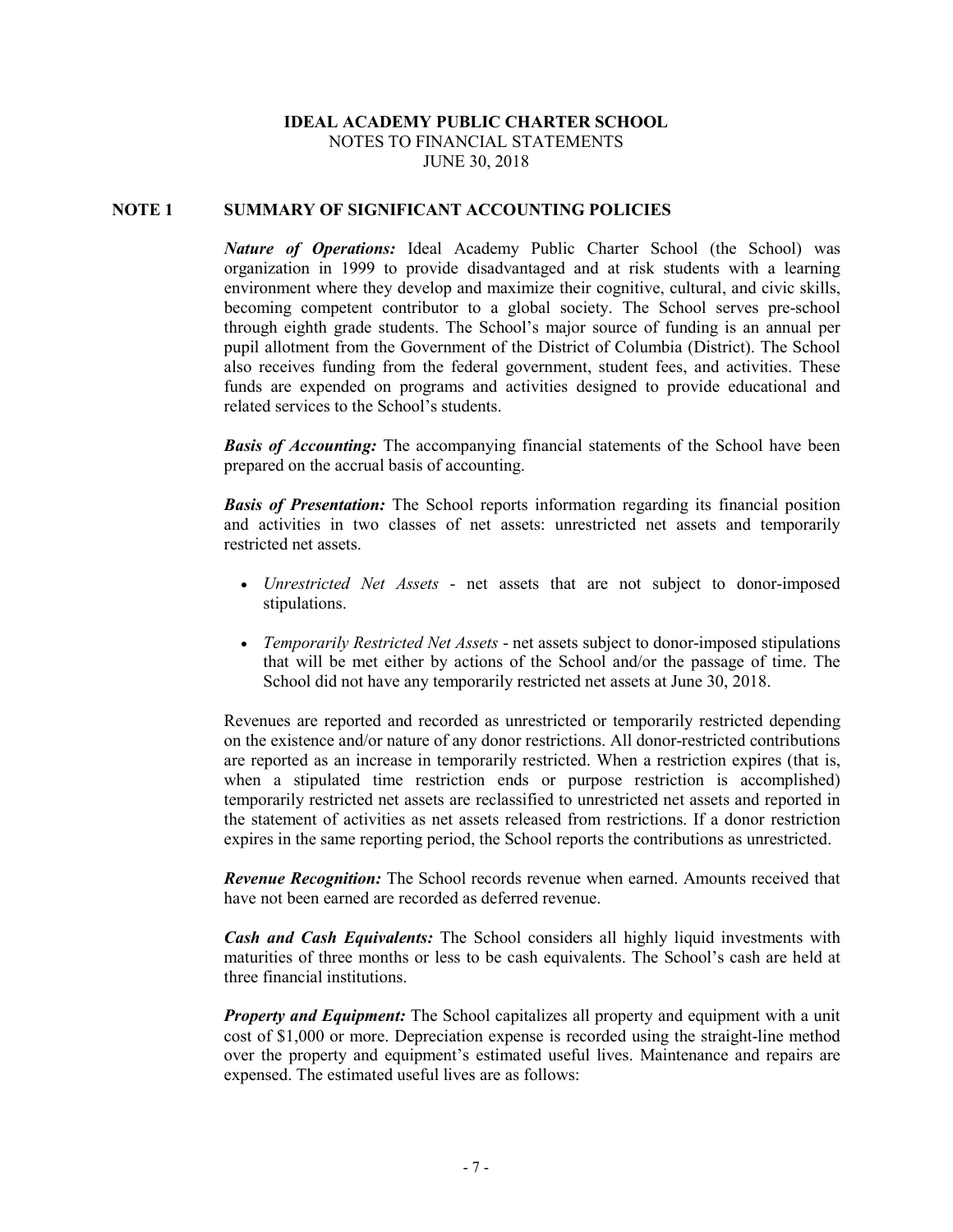| 7-40 Years |
|------------|
| 3-7 Years  |
| 7 Years    |
| 5 Years    |
|            |

*Income Taxes:* The School, a nonprofit organization operating under Section 501(c)(3) of the Internal Revenue Code, is generally exempt from federal, state and local income taxes, and, accordingly, no provision for income taxes is included in the financial statements.

Financial Accounting Standards Board (FASB), Accounting Standards Codification 740, *Income Taxes* (ASC 740) requires that a tax position be recognized or derecognized based on a "more-likely-than-not" threshold. This applies to positions taken or expected to be taken in a tax return. As of June 30, 2018, management has assessed its various tax positions and it believes there are no liabilities for uncertain tax positions.

The School's tax returns are subject to examination by the Internal Revenue Service, generally for three years after they are filed.

*Use of Estimates:* The preparation of financial statements in conformity with accounting principles generally accepted in the United States of America requires management to make estimates and assumptions that affect certain amounts of assets and liabilities. These estimates also affect the disclosures of contingent assets and liabilities at the date of the financial statements and the reported amounts of revenues and expenses during the period. Accordingly, actual results could differ from those estimates.

*Functional Allocation of Expenses:* The costs of providing the various programs and other activities have been summarized as additional information on a functional basis in the schedule of functional expenses. Accordingly, certain costs have been allocated among the programs and supporting services benefited.

*Pronouncements to Be Adopted:* FASB 958, ASU-2016-14*"Presentation of Financial Statements of Not-for-Profit Entities"*. This standard enhances disclosures and amends the requirements for financial statements and notes for non-profit organizations to require the presentation of the financial statements in two classes of net assets rather than for the currently required three classes. In addition, the amendment no longer requires the presentation or disclosure of the indirect method (reconciliation) if using the direct method. The amendments in this update are effective for annual financial statements issued for fiscal years beginning after December 15, 2017. The School has elected not to early implement.

*Accounting Standards Update (ASU) Topic 230,* ASU-2016-02*"Statement of Cash Flows"*. The amendment require that a statement of cash flows explain the change during the period in the total of cash, cash equivalents, and amounts generally described as restricted cash or restricted cash equivalents. Therefore, amounts generally described as restricted cash and restricted cash equivalents should be included with cash and cash equivalents when reconciling the beginning-of-period and end-of-period total amounts shown on the statement of cash flows. The amendments are effective for fiscal years beginning after December 15, 2018, and interim periods within fiscal years beginning after December 15, 2019. The School has elected not to early implement.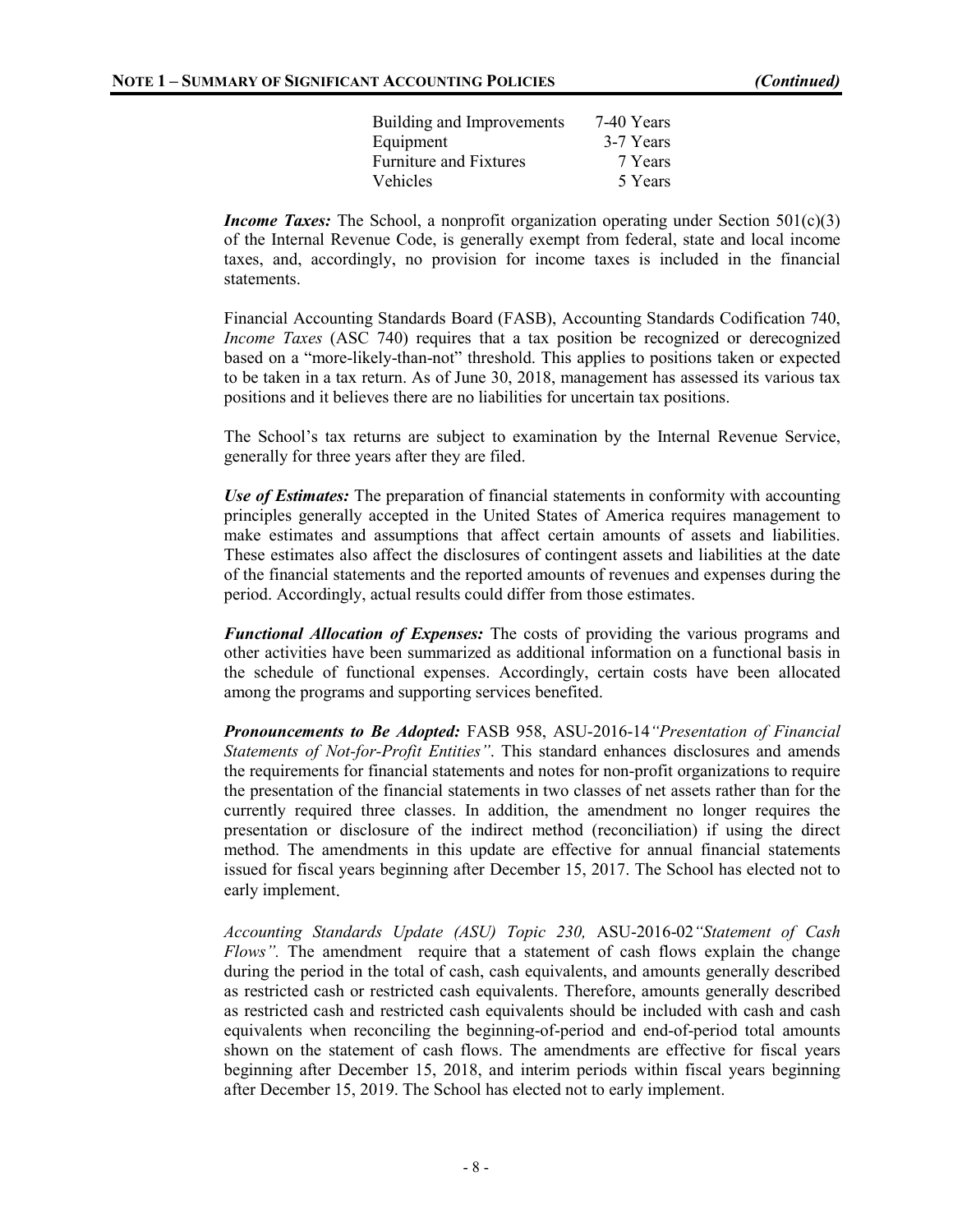#### **NOTE 2 CONCENTRATION OF CREDIT RISK**

The School maintains its cash in three financial institutions. Accounts at the financial institution are insured by the Federal Deposit Insurance Corporation up to \$250,000. At June 30, 2018, the uninsured cash balance totaled \$266,119.

#### **NOTE 3 CASH HELD FOR DEBT RESERVE**

The School is required to make monthly deposits of \$10,000 into a reserve account until the loan with the financial institution matures. The deposits are to be used to make required prepayments of the loan. At June 30, 2018, the reserve account had a balance of \$70,973.

#### **NOTE 4 DUE FROM DISTRICT**

The School receives an annual per pupil allotment and federal funds as a pass-through from the District. At June 30, 2018, the amount due from the District was \$214,725.

#### **NOTE 5 PROPERTY AND EQUIPMENT**

Property and equipment consist of the following at year-end:

| Land                           | 858,280       |
|--------------------------------|---------------|
| Building and Improvements      | 14,001,153    |
| Equipment                      | 578,445       |
| <b>Furniture and Fixtures</b>  | 176,255       |
| Vehicles                       | 97,980        |
| Total                          | 15,712,113    |
| Less: Accumulated Depreciation | (4, 555, 222) |
| Property and Equipment, net    | \$11,156,891  |

Depreciation and amortization expense during fiscal year 2018 was \$421,000.

#### **NOTE 6 NOTES PAYABLE**

On January 22, 2008, the District issued \$10,600,000 Series 2007 revenue bonds for the financing of the School's building. Pursuant to the bond issuance, the School entered into a loan agreement with the District. The loan is due December 2031 and has an interest rate of 3.206% per annum. The loan is secured by a first lien on the building. The interest paid on the loan during the fiscal year was \$239,276. At June 30, 2018, the total amount payable was \$7,673,949.

In December 2017, the School obtained a \$1,200,000 loan from another financial institution that refinanced its District Office of Public Charter School Financing Support loan. Before the refinance, the School paid interest totaling \$13,885 on the loan. The current loan is due in five years and has 5.00% interest rate. The loan is secured by a second lien on the building. The School incurred loan costs totaling \$55,904 which was capitalized and amortized over the life of the loan. Interest expense in 2018 was \$5,591.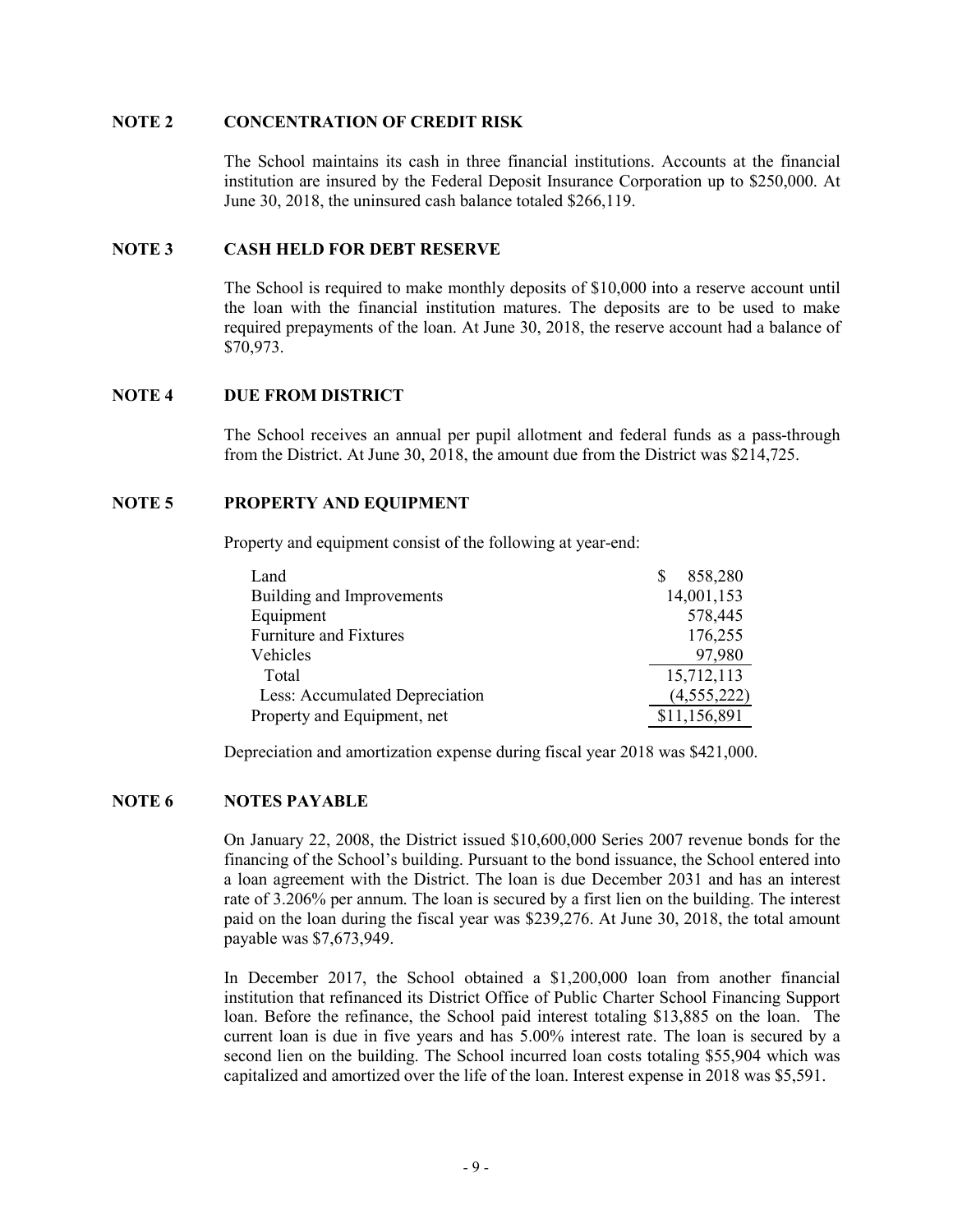The interest paid during the fiscal year was \$39,133. At June 30, 2018, the total amount payable was \$1,093,105.

The School obtained a \$27,331 loan to purchase a van. The loan is payable within 5 years and has an interest rate of 9.605%. The interest paid during the fiscal year was \$1,542. At June 30, 2018, the total amount payable was \$24,469.

The minimum principal payments as of June 30, 2018 are as follows:

| 2019       | 608,621     |
|------------|-------------|
| 2020       | 632,475     |
| 2021       | 658,840     |
| 2022       | 685,603     |
| 2023       | 571,848     |
| Thereafter | 5,634,135   |
|            | \$8,791,523 |

|   | <b>Notes</b><br>Payable |  | <b>Unamortized</b><br><b>Loan Costs</b> |  | <b>Net Notes</b><br>Payable |  |
|---|-------------------------|--|-----------------------------------------|--|-----------------------------|--|
|   | 608,621                 |  | (11,180)                                |  | 597,441                     |  |
|   | 8,182,902               |  | (39, 134)                               |  | 8,143,768                   |  |
| S | 8,791,523               |  | (50,314)                                |  | 8.741.209                   |  |

The School is required to maintain debt service coverage of 1:20. As of June 30, 2018, the School was in compliance with the debt covenant.

#### **NOTE 7 CAPITAL LEASE PAYABLE**

The School had one equipment capital lease totaling \$82,000, which is payable over six years. The future minimum lease payments under the lease are as follows:

| 2019                                    | S | 18,237   |
|-----------------------------------------|---|----------|
| 2020                                    |   | 18,237   |
| 2021                                    |   | 18,237   |
| 2022                                    |   | 12,158   |
| Total                                   |   | 66,869   |
| Less Representative Interest            |   | (11,097) |
| Present Value of Minimum Lease Payments |   | 55,772   |
| <b>Less Current Portion</b>             |   | (13,248) |
| Capital Lease Payable, noncurrent       |   | 42,524   |

Interest paid on the capital lease during fiscal year was \$6,246. The amortization expense which was included in depreciation expense was \$11,714. At June 30, 2018, the accumulated amortization was \$27,333.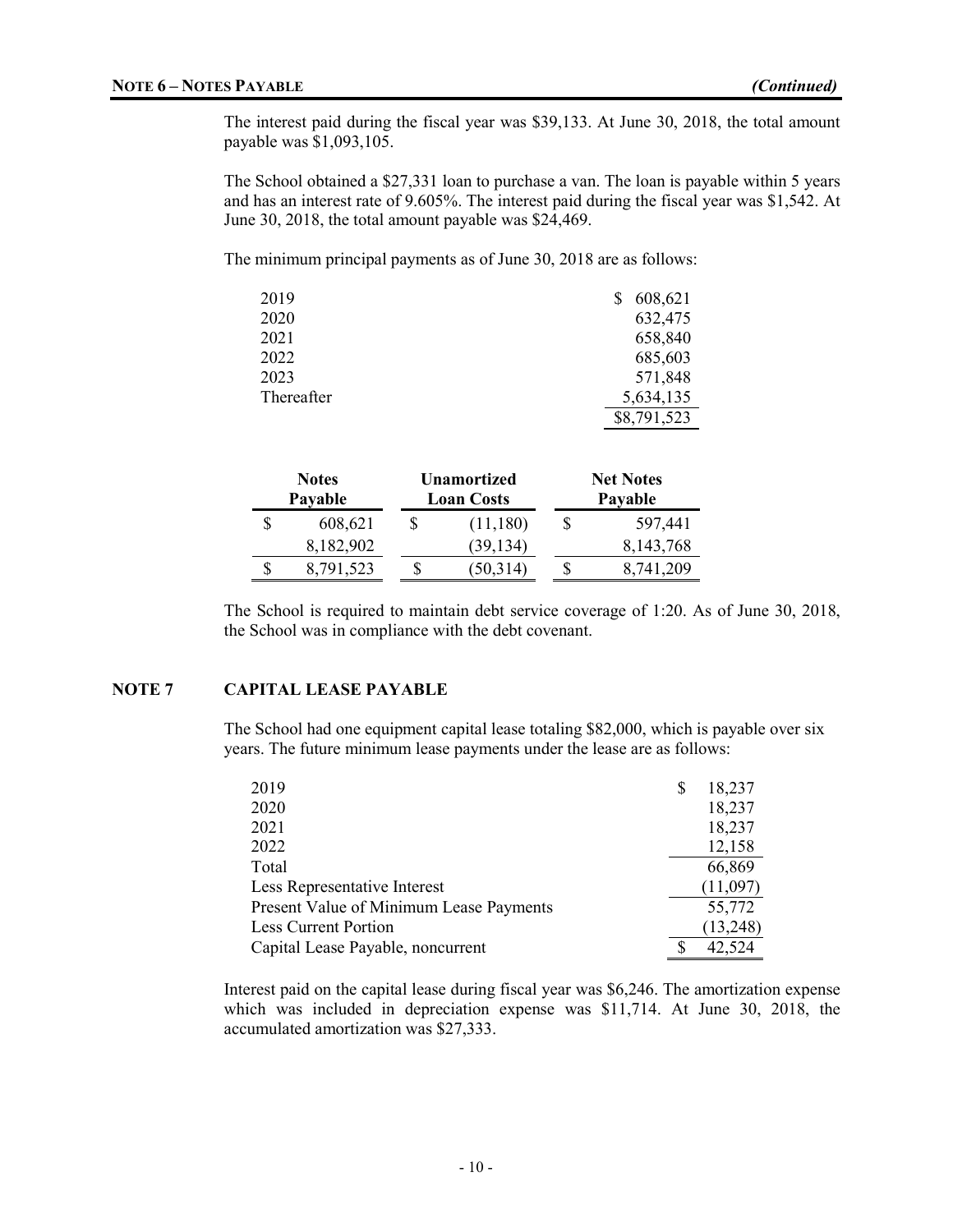#### **NOTE 8 RETIREMENT PLAN**

The School's plan is a tax-deferred annuity plan under Section 403(b) of the Code. All fulltime employees who are twenty-one years and older and are employed for more than thirty days are eligible to participate in a deferred retirement plan. During fiscal year 2018, the School was not required to make and did not make any contributions to the plan.

#### **NOTE 9 PER PUPIL ALLOTMENT**

The School receives an annual per pupil allotment from the District that is based on its student enrollment. The pupil allotment represented about 88% of the School's total revenue.

The per pupil allotment consist of the following for the fiscal year ended:

| Education  | \$4,021,146 |
|------------|-------------|
| Facilities | 922,698     |
|            | \$4,943,844 |

#### **NOTE 10 CONTINGENCIES**

The School asserts has one pending claim related to a traffic accident occurred by an independent contractor working for the school. In the opinion of legal counsel, there is a 60% chance of a favorable outcome. Since the claim is in the discovery phase and the mediation is not scheduled until March 2019, no liability has been recorded in the School's accounting records.

#### **NOTE 11 SUBSEQUENT EVENTS**

The School plans to cease operations at June 30, 2019. On November 8, 2018, the School entered into a Memorandum of Understanding with Friendship Public Charter School (FPCS) that set forth its intentions to acquire the School's assets and assume operations of the School commencing July 1, 2019.

The School has evaluated subsequent events through December 14, 2018, which is the date the financial statements were available to be issued. This review and evaluation revealed no additional material events that would have an effect on the accompanying financial statements.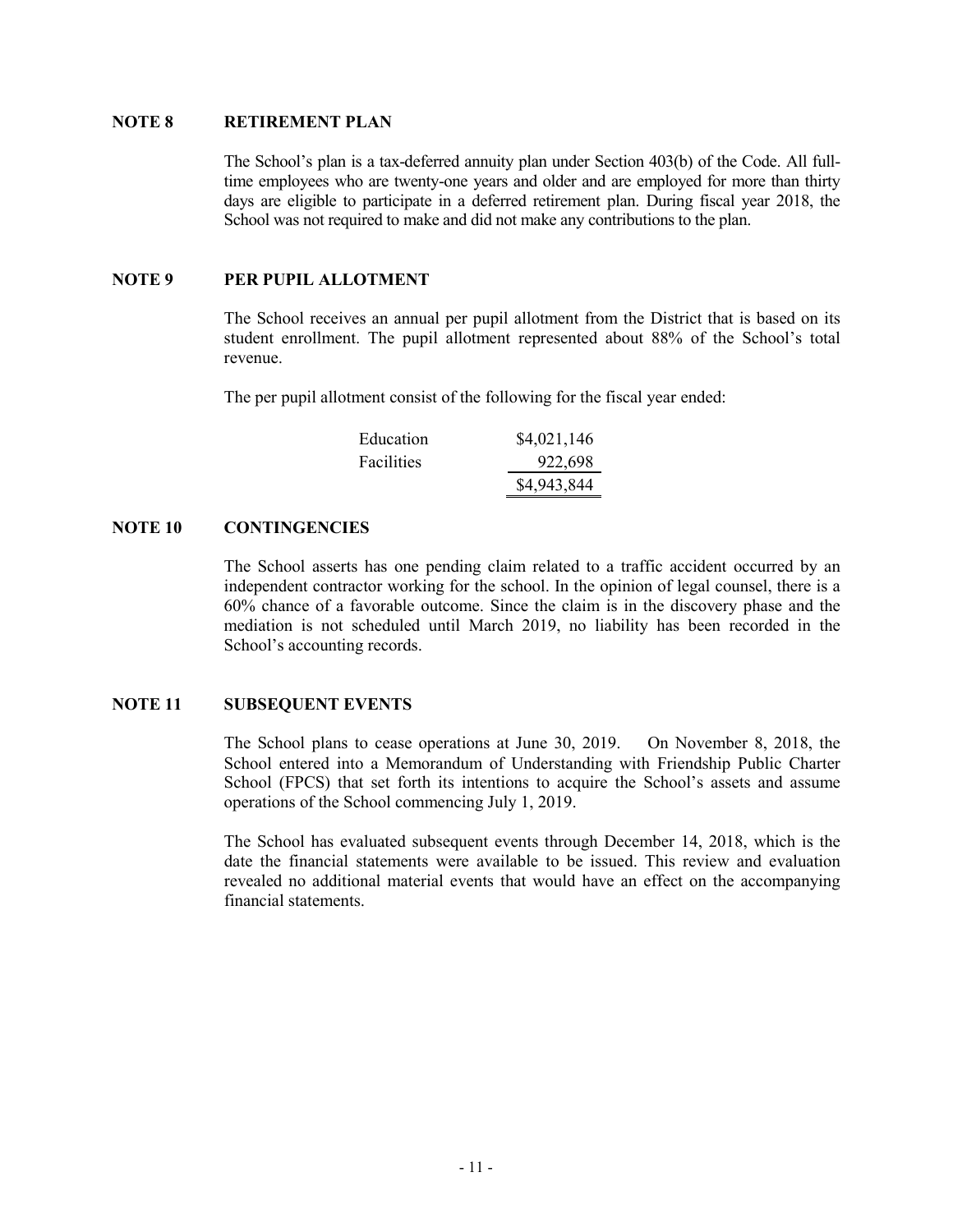## **IDEAL ACADEMY PUBLIC CHARTER SCHOOL** SUPPLEMENTAL SCHEDULE OF FUNCTIONAL EXPENSES FOR THE YEAR ENDED JUNE 30, 2018 *(With Comparative Totals for 2017)*

|                                                | Program<br><b>Services</b> | <b>General</b> and<br>Administration | 2018        | 2017           |
|------------------------------------------------|----------------------------|--------------------------------------|-------------|----------------|
| <b>Personnel Costs</b>                         |                            |                                      |             |                |
| <b>Salaries</b>                                | \$<br>2,095,214            | \$<br>722,369                        | \$2,817,583 | 2,587,536<br>S |
| <b>Employee Benefits</b>                       | 133,891                    | 42,839                               | 176,730     | 159,164        |
| Payroll Taxes                                  | 194,337                    | 62,180                               | 256,517     | 241,101        |
| Recruitment Expense                            |                            |                                      |             | 3,452          |
| Professional Development                       | 4,952                      | 1,584                                | 6,536       | 1,192          |
| <b>Total Personnel Costs</b>                   | 2,428,394                  | 828,972                              | 3,257,366   | 2,992,445      |
| <b>Direct Student Costs</b>                    |                            |                                      |             |                |
| Supplies and Materials                         | 40,816                     |                                      | 40,816      | 42,756         |
| Food Service                                   | 199,396                    |                                      | 199,396     | 131,325        |
| <b>Student Assessment Materials</b>            | 18,987                     |                                      | 18,987      | 28,260         |
| Contracted Instruction                         | 111,263                    |                                      | 111,263     | 116,000        |
| Transportation                                 | 148,490                    |                                      | 148,490     | 157,042        |
| Other Student Costs                            | 33,878                     | $\overline{a}$                       | 33,878      | 23,259         |
| <b>Total Direct Student Costs</b>              | 552,830                    | $\overline{a}$                       | 552,830     | 498,642        |
|                                                |                            |                                      |             |                |
| <b>Occupancy Expenses</b><br>Mortgage Interest | 194,327                    | 62,177                               | 256,504     | 359,149        |
| Maintenance and Repairs                        | 30,394                     | 9,725                                | 40,119      | 20,194         |
| Utilities                                      |                            | 35,813                               |             |                |
|                                                | 111,931                    |                                      | 147,744     | 183,713        |
| <b>Contracted Building Services</b>            | 33,201                     | 10,623                               | 43,824      | 69,728         |
| <b>Total Occupancy Expenses</b>                | 369,853                    | 118,338                              | 488,191     | 632,784        |
| <b>Office Expenses</b>                         |                            |                                      |             |                |
| Supplies and Materials                         | 14,374                     | 4,599                                | 18,973      | 17,996         |
| <b>Equipment Rental and Maintenance</b>        | 18,508                     | 5,922                                | 24,430      | 25,991         |
| Accounting and Auditing                        | 113,686                    | 36,375                               | 150,061     | 111,357        |
| Printing and Copying                           | 942                        | 301                                  | 1,243       | 1,288          |
| Postage and Shipping                           | 2,073                      | 663                                  | 2,736       | 2,119          |
| Other Office Expenses                          | 33,423                     | 10,694                               | 44,117      | 40,445         |
| <b>Total Office Expenses</b>                   | 183,006                    | $\overline{58,554}$                  | 241,560     | 199,196        |
| <b>General Expenses</b>                        |                            |                                      |             |                |
| Depreciation and Amortization                  | 318,950                    | 102,050                              | 421,000     | 442,121        |
| Insurance                                      | 28,820                     | 9,221                                | 38,041      | 39,452         |
| Professional Fees                              | 4,197                      | 1,343                                | 5,540       | 12,585         |
| <b>Interest Expense</b>                        | 11,673                     | 3,735                                | 15,408      | 9,636          |
| <b>Administration Fee</b>                      | 38,831                     | 12,424                               | 51,255      | 50,624         |
| Provision for Doubtful Accounts                |                            |                                      |             | 101,000        |
| Other General Expense                          | 123,787                    | 39,608                               | 163,395     | 34,137         |
| <b>Total General Expenses</b>                  | 526,258                    | 168,381                              | 694,639     | 689,555        |
| <b>Total Expenses</b>                          | 4,060,341<br>\$            | \$<br>1,174,245                      | \$5,234,586 | \$5,012,622    |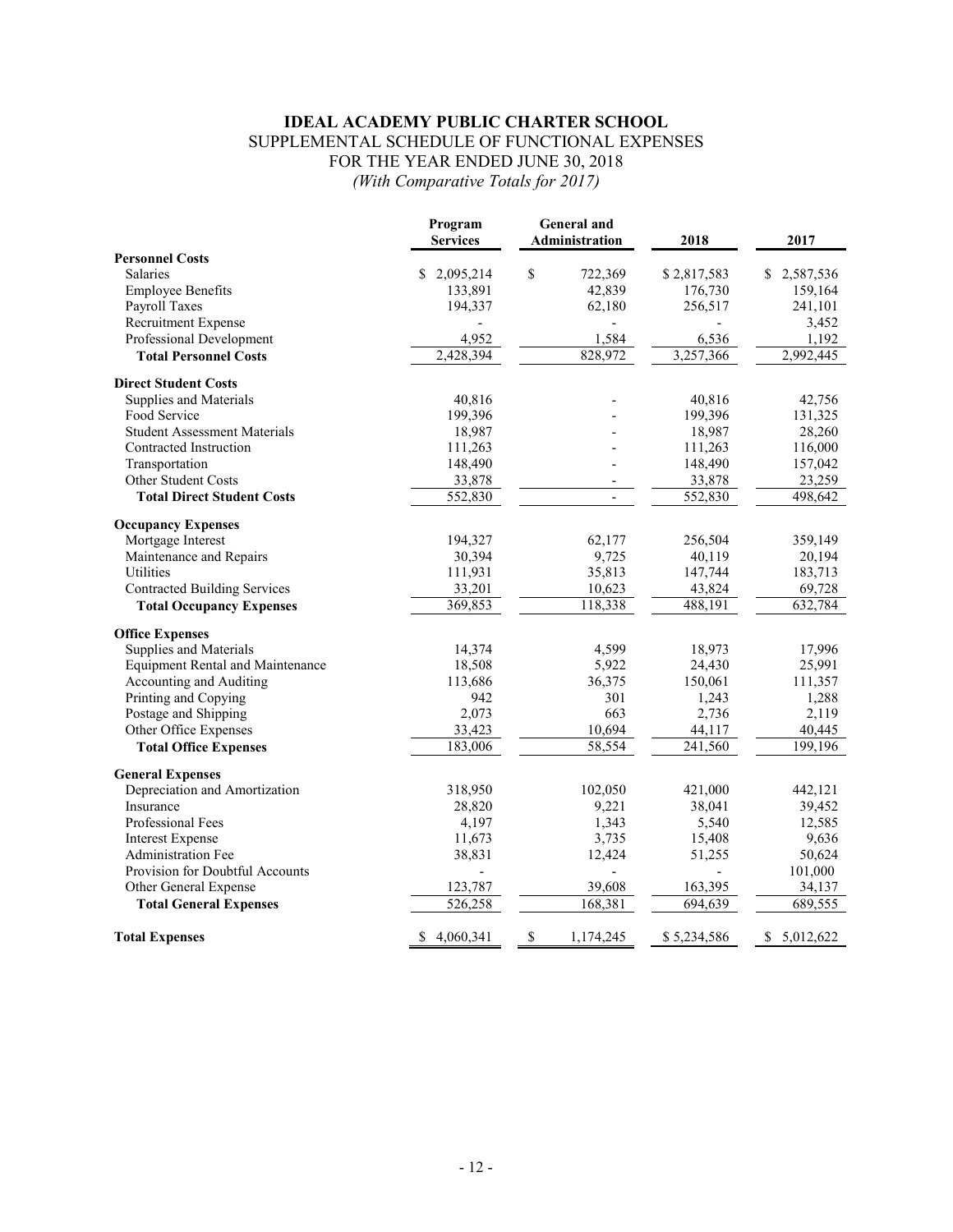## **IDEAL ACADEMY PUBLIC CHARTER SCHOOL** SUPPLEMENTAL SCHEDULE OF VENDORS PAID OF \$25,000 FOR THE YEAR ENDED JUNE 30, 2018

| Vendor                                   | <b>Type of Service</b>         | <b>Total</b> |
|------------------------------------------|--------------------------------|--------------|
| Bert Smith & Co                          | Audit                          | \$25,000     |
| Language Stars LLC                       | Foreign Language               | \$29,700     |
| Sovereign Insurance Group                | Insurance                      | \$29,774     |
| Mid-Atlantic Children's Services, Inc.   | Special Education              | \$30,206     |
| DC Water and Sewer Authority             | Water Service                  | \$31,982     |
| Coastal Healthcare Services              | Special Education              | \$35,203     |
| DC Public Charter School Board           | Administrative Fee             | \$48,755     |
| Douglas & Boykin, PLLC                   | Legal Fees                     | \$58,794     |
| ACS Business & Accounting Solutions, LLC | <b>Accounting Services</b>     | \$63,268     |
| Pepco                                    | Electricity                    | \$120,209    |
| Steve's School Bus Service               | <b>Transportation Services</b> | \$134,710    |
| Revolution Foods Inc.                    | Food Services                  | \$187,287    |
| Kaiser Permanente                        | Health Insurance               | \$222,559    |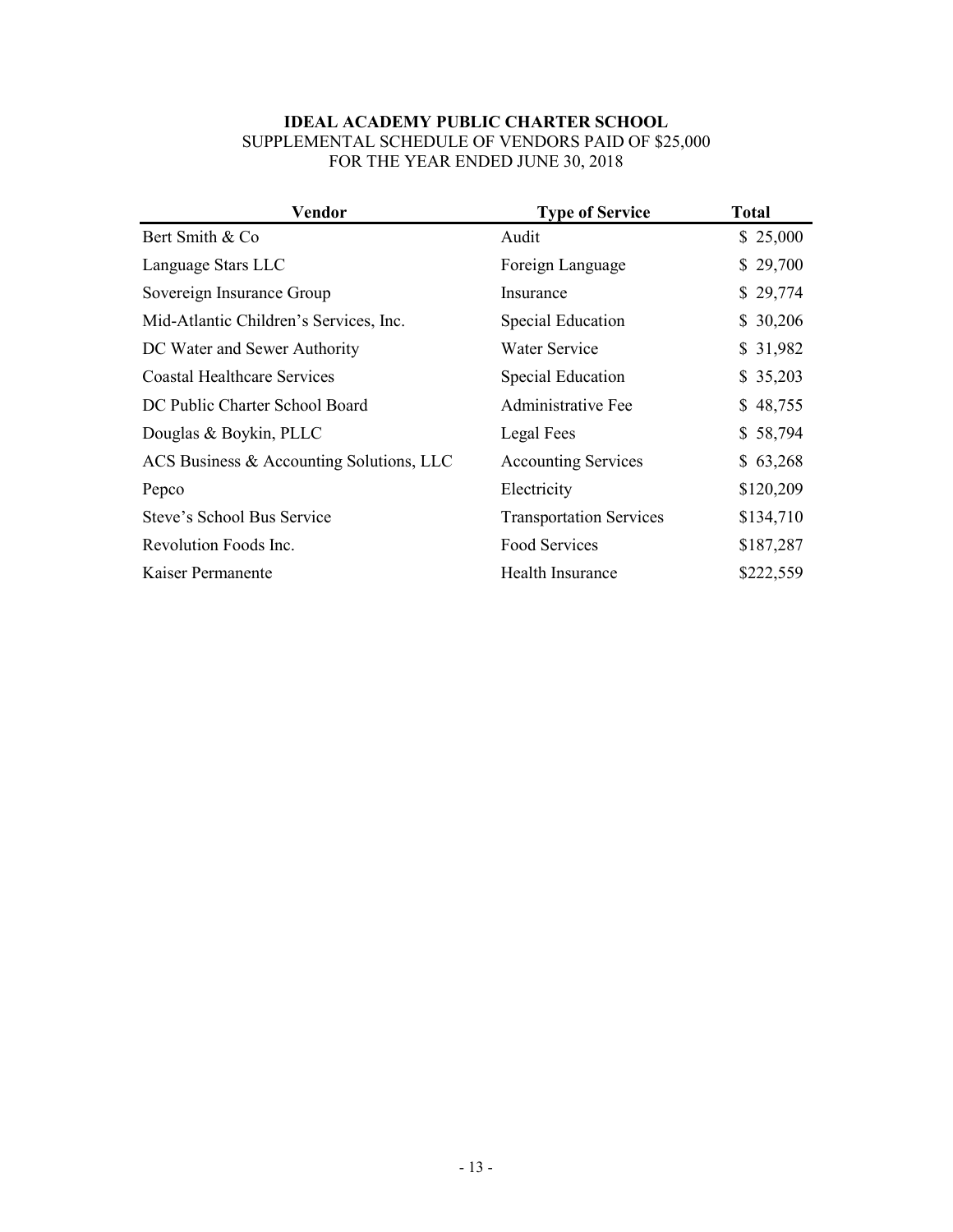## **INDEPENDENT AUDITOR'S REPORT ON INTERNAL CONTROL OVER FINANCIAL REPORTING AND ON COMPLIANCE AND OTHER MATTERS BASED ON AN AUDIT OF FINANCIAL STATEMENTS PERFORMED IN ACCORDANCE WITH** *GOVERNMENT AUDITING STANDARDS*

The Board of Trustees Ideal Academy Public Charter School Washington, D.C.

We have audited, in accordance with the auditing standards generally accepted in the United States of America and the standards applicable to financial audits contained in *Government Auditing Standards* issued by the Comptroller General of the United States, the financial statements of Ideal Academy Public Charter School (the School), which comprise the statement of financial position as of June 30, 2018, and related statement of activities and changes in net assets for the year ended, and the related notes to the financial statements, and have issued our report thereon dated December 14, 2018.

#### **Internal Control over Financial Reporting**

In planning and performing our audit of the financial statements, we considered the School's internal control over financial reporting (internal control) to determine the audit procedures that are appropriate in the circumstances for the purpose of expressing our opinion on the financial statements, but not for the purpose of expressing an opinion on the effectiveness of the School's internal control. Accordingly, we do not express an opinion on the effectiveness of the School's internal control.

A *deficiency in internal control* exists when the design or operation of a control does not allow management or employees, in the normal course of performing their assigned functions, to prevent, or detect and correct, misstatements on a timely basis. A *material weakness* is a deficiency, or a combination of deficiencies, in internal control, such that there is a reasonable possibility that a material misstatement of the entity's financial statements will not be prevented, or detected and corrected on a timely basis. A *significant deficiency* is a deficiency, or a combination of deficiencies, in internal control that is less severe than a material weakness, yet important enough to merit attention by those charged with governance.

Our consideration of internal control was for the limited purpose described in the first paragraph of this section and was not designed to identify all deficiencies in internal control that might be material weaknesses or significant deficiencies. Given these limitations, during our audit we did not identify any deficiencies in internal control that we consider to be material weaknesses. However, material weaknesses may exist that have not been identified.